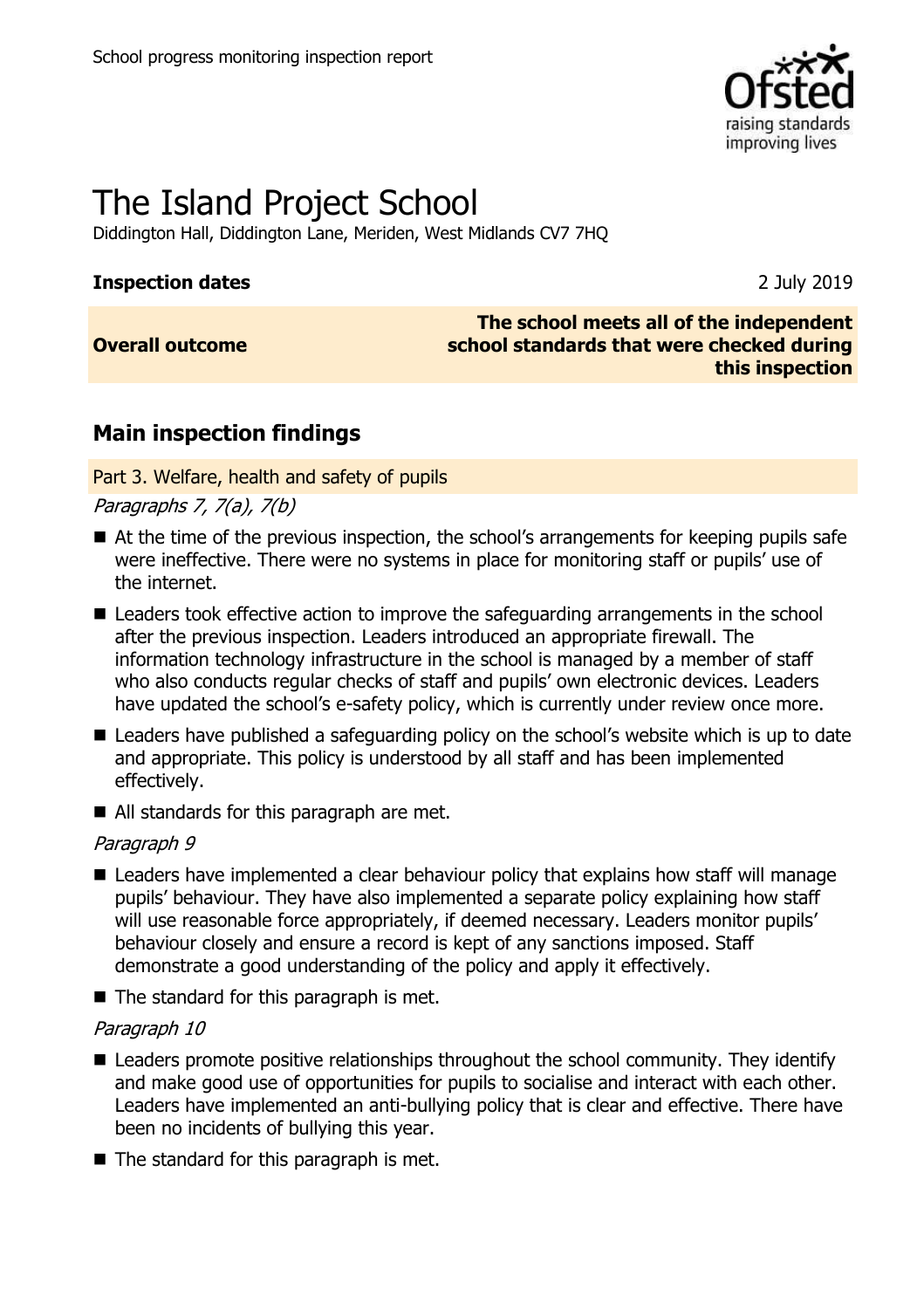

#### Paragraph 11

- At the time of the previous inspection, there were significant failings in the health and safety standards in the school. Leaders did not have an effective health and safety policy in place.
- The school's action plan proposed that a more detailed health and safety policy would be written and shared with all staff.
- Leaders have updated the school's health and safety policy. It has been shared with all staff and implemented effectively. The policy includes sufficient detail to ensure health and safety standards in the school are maintained to an appropriately high level. The new and improved health and safety policy covers health and safety risks identified during the previous inspection, including those associated with asbestos and legionella.
- The standard for this paragraph is met.

#### Paragraph 12

- At the time of the previous inspection, leaders had not reduced the risks identified in their fire risk assessment plan.
- The school's action plan sets out leaders' intentions to ensure that the site is safe and that risks associated with fire are assessed and appropriate action is taken to reduce them.
- Leaders have taken appropriate action. Following the previous inspection, leaders commissioned an external fire safety review and improved their fire risk assessment plan. Leaders have considered the potential fire risks on both sites and retain information centrally and in an orderly manner.

 $\blacksquare$  The standard for this paragraph is met.

#### Paragraph 14

- **Pupils are appropriately supervised at all times during the school day. The majority of** pupils receive one-to-one support. Leaders ensure that all pupils receive the level of supervision specified in their education, health and care (EHC) plan.
- $\blacksquare$  The standard for this paragraph is met.

#### Paragraphs 16, 16(a), 16(b)

- At the time of the previous inspection, leaders did not have an appropriate risk assessment policy in place. Moreover, they had not applied window restrictors to the windows on the upper floors of the building that were used by pupils.
- Leaders had not responded to the risks posed by asbestos. Asbestos had been identified previously and was present inside several fireplaces, yet leaders had not done anything to reduce the risk associated with this dangerous material. Equally, leaders had not identified the potential dangers of legionella, or sought to reduce the risks associated with it.
- The action plan addresses this issue appropriately. A risk assessment policy is now in place and leaders have carried out extensive risk assessments of both school sites. Leaders are now taking suitable precautions to prevent, manage and control the risk of exposure to asbestos and legionella. Regular checks of asbestos, and for legionella, are undertaken by appropriately qualified personnel. Leaders maintain accurate logs of all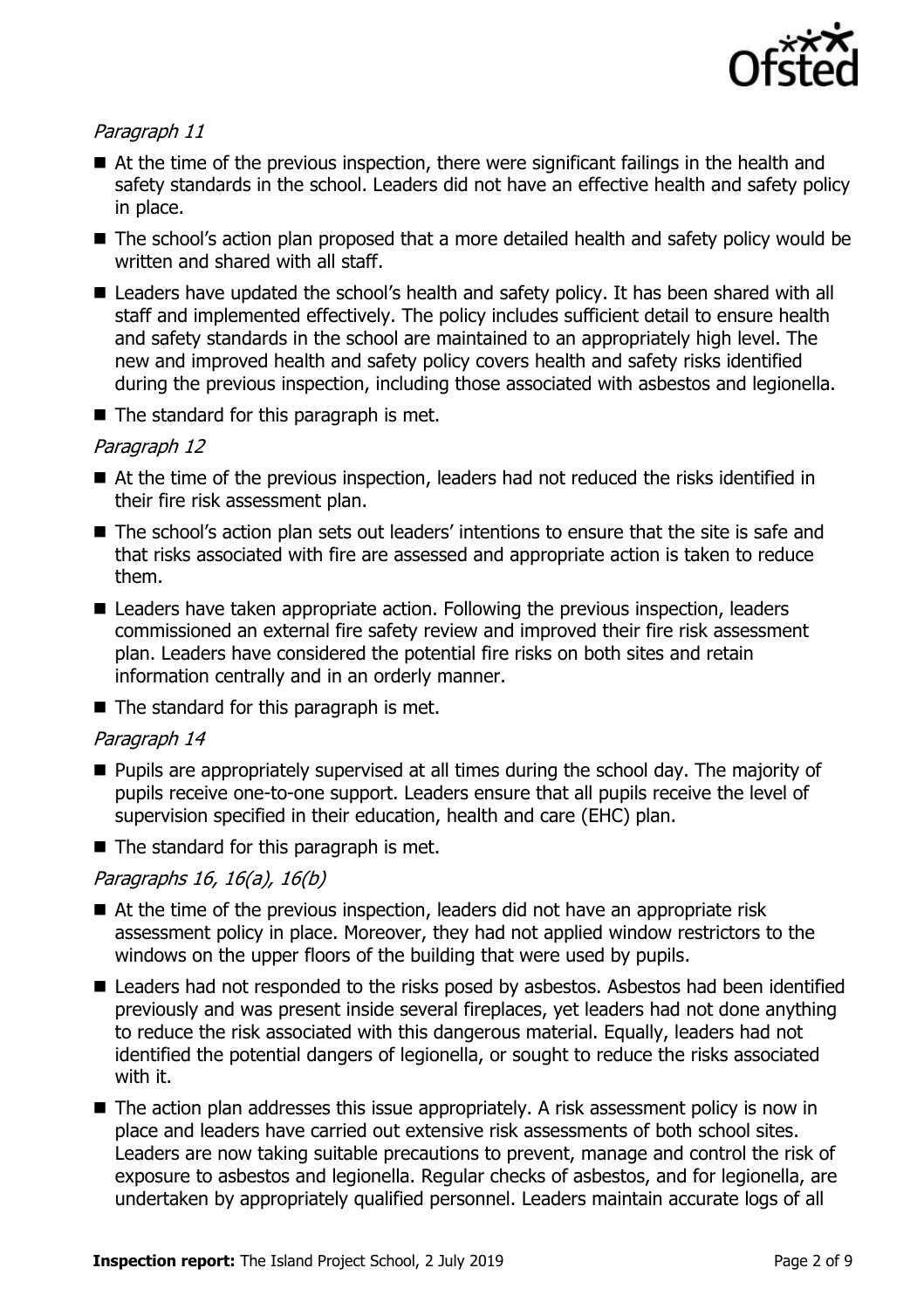

checks undertaken and ensure that all staff and visitors are aware of the location of asbestos. There are also clear instructions on outside taps to reduce the risk of legionella.

- The school is located in a Grade 2 listed building, which prevents the antiquated windows from being replaced. Leaders have installed window restrictors that prevent the windows from opening too widely yet still allowing adequate ventilation.
- Leaders have improved the quality of risk assessments in all areas of the school. Each pupil has their own risk assessment which includes risks associated with travel and offsite activities. Leaders are quick to identify and respond to risks. They have recently removed some poisonous plants from the school grounds to prevent pupils from ingesting them. Leaders now record the details of accidents that happen on- and offsite. This information is analysed carefully by leaders and used to inform pupils' individual risk assessments.
- All standards for these paragraphs are met.

#### Part 5. Premises of and accommodation at schools Paragraphs 24(1), 24(1)(a), 24(1)(b), 24(1)(c), 24(2)

- At the time of the previous inspection, there was no suitable accommodation to cater for the medical and therapy needs of pupils. The action plan proposed that the medical room would be relocated to an appropriate part of the school building.
- Leaders have relocated the medical room to an appropriate space. This new accommodation is located on the ground floor, providing access for all pupils. The room has warm running water and is equipped with a bed and shower. The toilets that were in this space have been removed and the area has been converted into a storage room. There is now a toilet in an adjacent room, with full disabled access.
- All standards for these paragraphs are met.

#### Paragraph 25

- At the time of the previous inspection, leaders had not ensured that the school site and facilities were maintained to an appropriately high standard. There was no supply of warm water for pupils to wash their hands in the toilet facilities. Furthermore, there were insufficient precautions in place for pupils, staff and visitors who may encounter asbestos. Moreover, leaders had not responded effectively to the potential risk of legionella.
- The site was deemed to be unsafe in certain respects. The windows on the upper floors opened excessively wide as they were not fitted with window restrictors. The outside space was also deemed to be unsafe in certain parts. It could be accessed by members of the public and stinging nettles were prevalent in the play area.
- Leaders responded quickly following the previous inspection to improve the school site and ensure that the health, safety and welfare of pupils are secured as far as is reasonably practicable. There is now an adequate supply of warm running water in the toilet facilities. Leaders have introduced appropriate checks for legionella and ensure that all staff, pupils and visitors are aware of the risks associated with asbestos. The outside site is now secure. Leaders have introduced an appropriate gate system that prevents unauthorised access to the school site, and they are quick to remove stinging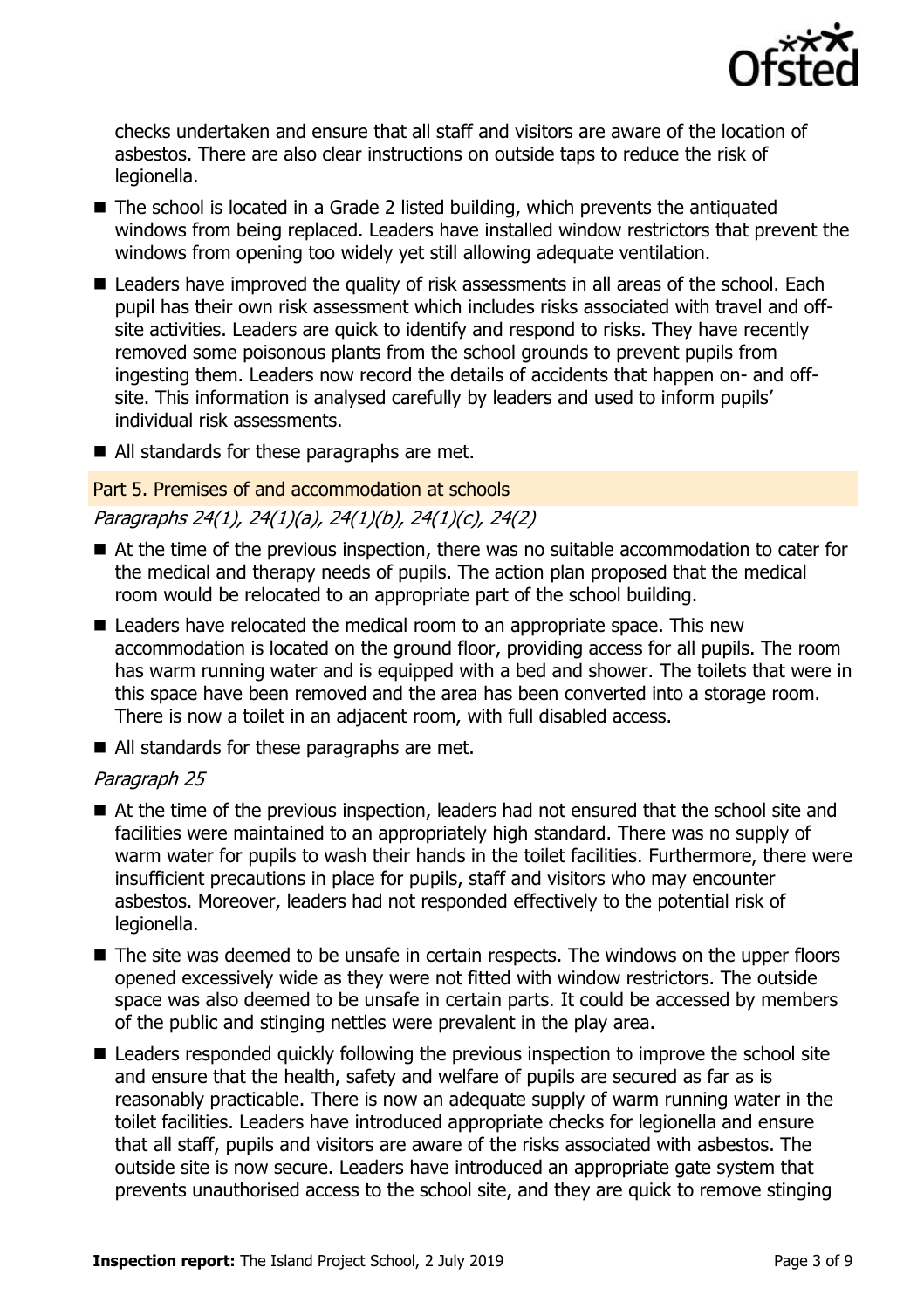

nettles and poisonous plants when they appear.

 $\blacksquare$  The standard for this paragraph is met.

Part 8. Quality of leadership in and management of schools Paragraphs 34(1), 34(1)(a), 34(1)(b), 34(1)(c)

- At the time of the previous inspection, leaders did not demonstrate they had the skills and knowledge necessary to be effective in their roles. Leaders did not have appropriate risk assessment procedures in place. Safeguarding arrangements in the school were not effective.
- $\blacksquare$  The action plan produced by leaders sets out what they will do to ensure that they demonstrate the knowledge and skills necessary for them to be successful in their roles. Leaders have demonstrated that they have the requisite knowledge and skills by successfully addressing all of the issues raised at the time of the previous inspection.
- Leaders are aware of their safeguarding responsibilities, and they ensure that pupils are safe. They promote good relationships between pupils and use opportunities for them to socialise together appropriately. Staff are quick to identify signs that may suggest a pupil is at risk from harm. They pass safeguarding concerns to leaders without delay, and leaders are equally quick to refer concerns to the local authority and to access external support when necessary.
- Leaders have introduced adequate security measures to ensure appropriate access to the internet. They have made the school site more secure by installing a new external gate and have fitted window restrictors to prevent the risk of falling.
- Leaders carry out regular risk assessments of the site, and they ensure that all users are fully aware of the risks associated with asbestos. Visitors are made aware of the areas that contain asbestos, and clear signage indicates the precise location of the material. Leaders have also arranged regular legionella risk assessments and have implemented measures to reduce the likelihood of water contamination. All pupils have their own risk assessments that are reviewed regularly.
- Leaders ensure that appropriate checks of their fire risk assessment, fire evacuation plans, and fire-fighting equipment are completed regularly. Leaders maintain accurate fire safety records.
- Leaders have been quick to relocate the medical room to a suitable part of the school. The new facility is equipped with a bed and has warm running water and a shower. There is a toilet, with disabled access, in a separate room adjacent to the medical room. All toilet facilities have warm running water.
- Leaders ensure that pupils are appropriately supervised. They ensure that the levels of supervision match pupils' EHC plans.
- All standards for these paragraphs are met. As a result of leaders' actions, safeguarding is now effective.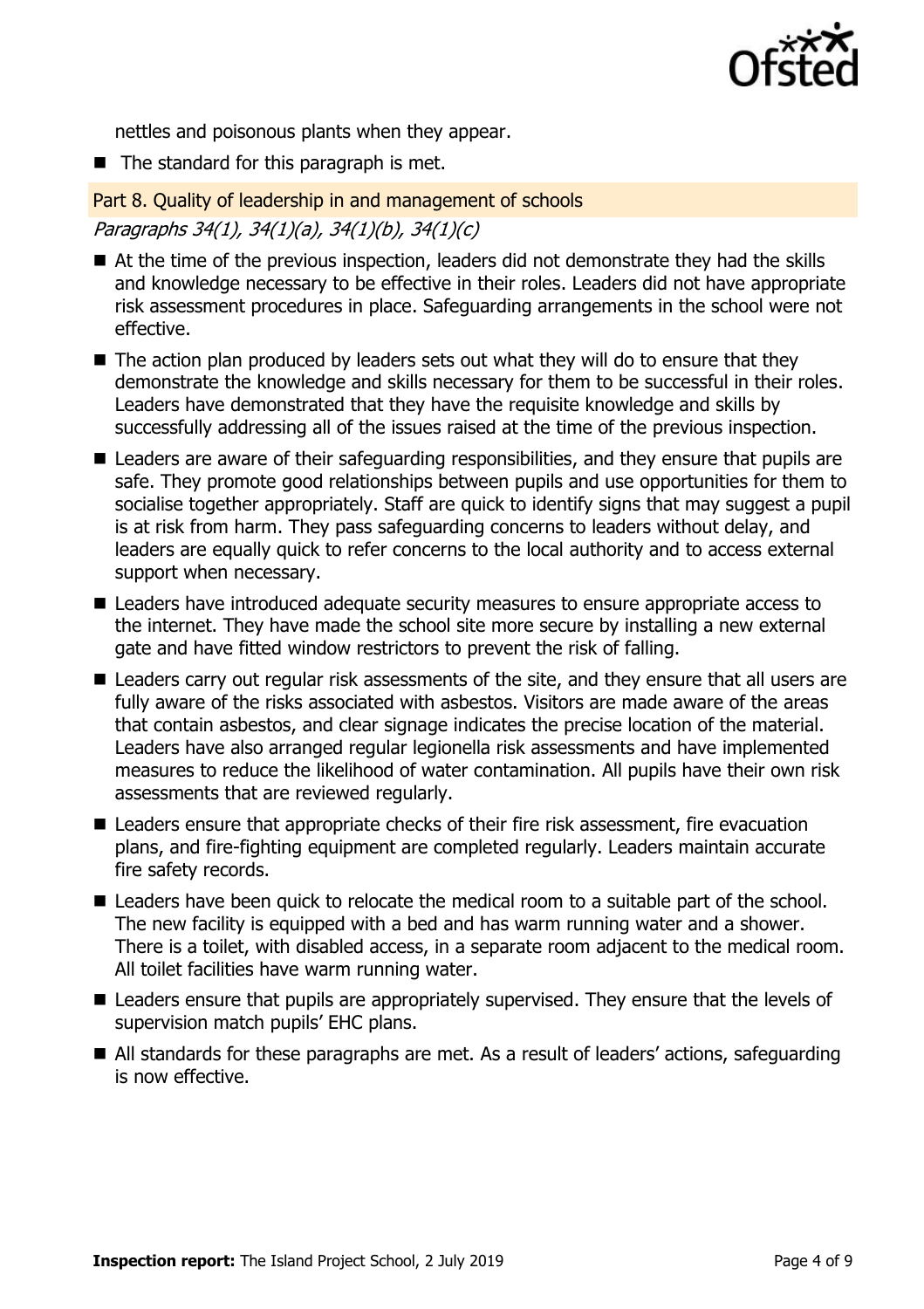

## **Compliance with regulatory requirements**

The school meets the requirements of the schedule to the Education (Independent School Standards) Regulations 2014 ('the independent school standards') and associated requirements that were checked during this inspection. This included the standards and requirements that the school was judged to not comply with at the previous inspection. Not all of the standards and associated requirements were checked during this inspection.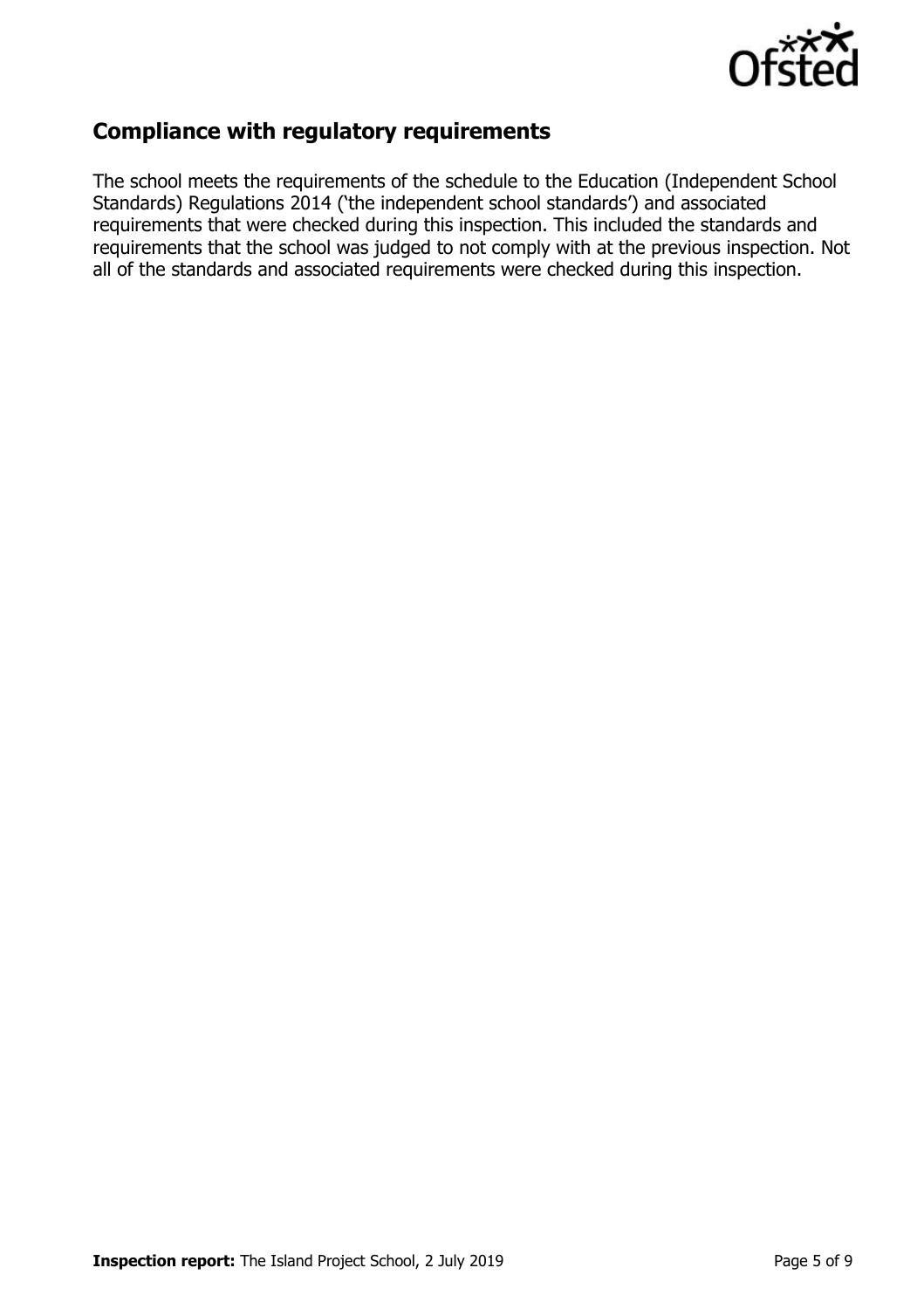

## **School details**

| Unique reference number | 135453   |
|-------------------------|----------|
| DfE registration number | 334/6010 |
| Inspection number       | 10100616 |

This inspection was carried out under section 109(1) and (2) of the Education and Skills Act 2008, the purpose of which is to advise the Secretary of State for Education about the school's suitability for continued registration as an independent school.

| Type of school                         | Other independent special school               |
|----------------------------------------|------------------------------------------------|
| <b>School status</b>                   | Independent school                             |
| Age range of pupils                    | 5 to 19                                        |
| Gender of pupils                       | Mixed                                          |
| Gender of pupils in the sixth form     | Mixed                                          |
| Number of pupils on the school roll    | 20                                             |
| Of which, number on roll in sixth form | 6                                              |
| Number of part-time pupils             | $\mathbf{1}$                                   |
| <b>Proprietors</b>                     | Jacqueline Walters-Hutton<br><b>Carol Howe</b> |
| Chair                                  | Jacqueline Walters-Hutton                      |
| <b>Headteacher</b>                     | Mrs Sarah Gallagher                            |
| Annual fees (day pupils)               | £47,940 to £67,629                             |
| Telephone number                       | 01675 442 588                                  |
| Website                                | www.theislandproject.co.uk                     |
| <b>Email address</b>                   | admin@ipschool.co.uk                           |
| Date of previous standard inspection   | 22 to 24 May 2018                              |

#### **Information about this school**

- The Island Project is an independent day special school for pupils who have an autistic spectrum disorder and have additional communication difficulties. The school does not have a religious ethos.
- $\blacksquare$  The main school site caters for pupils between the ages of five and 15. It is situated in a grade 2 listed building within extensive grounds in Solihull, West Midlands.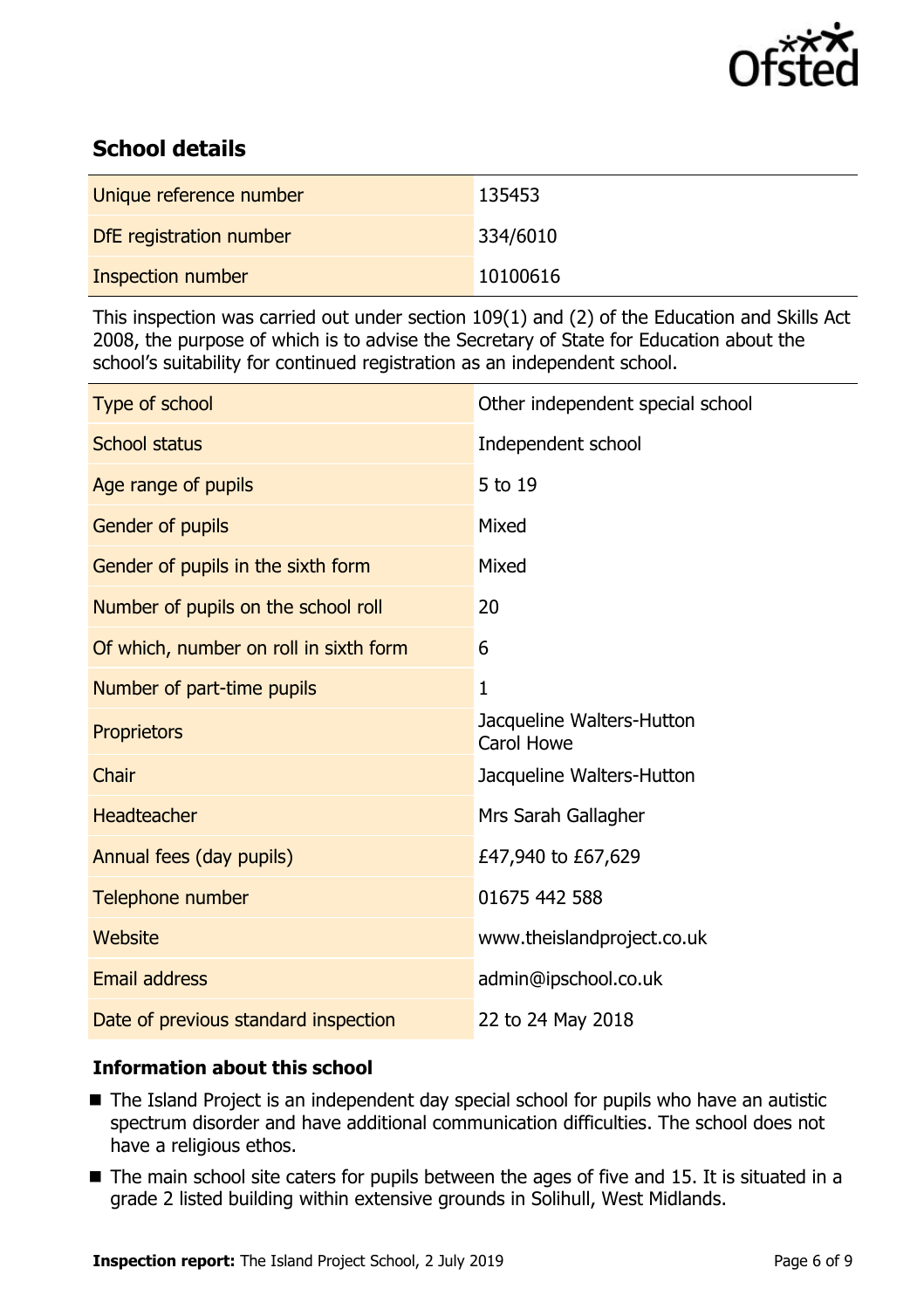

- There are six pupils on roll between the ages of 16 and 19. These pupils are educated at a separate site in Coleshill, West Midlands.
- All pupils have an EHC plan.
- There are plans to relocate the school to a new site near Shirley, West Midlands. This is because of the likely impact of the High Speed Two (HS2) rail project. These plans were in place at the time of the previous inspection. However, the proprietors are still awaiting confirmation of a relocation date.
- The school does not use alternative provision.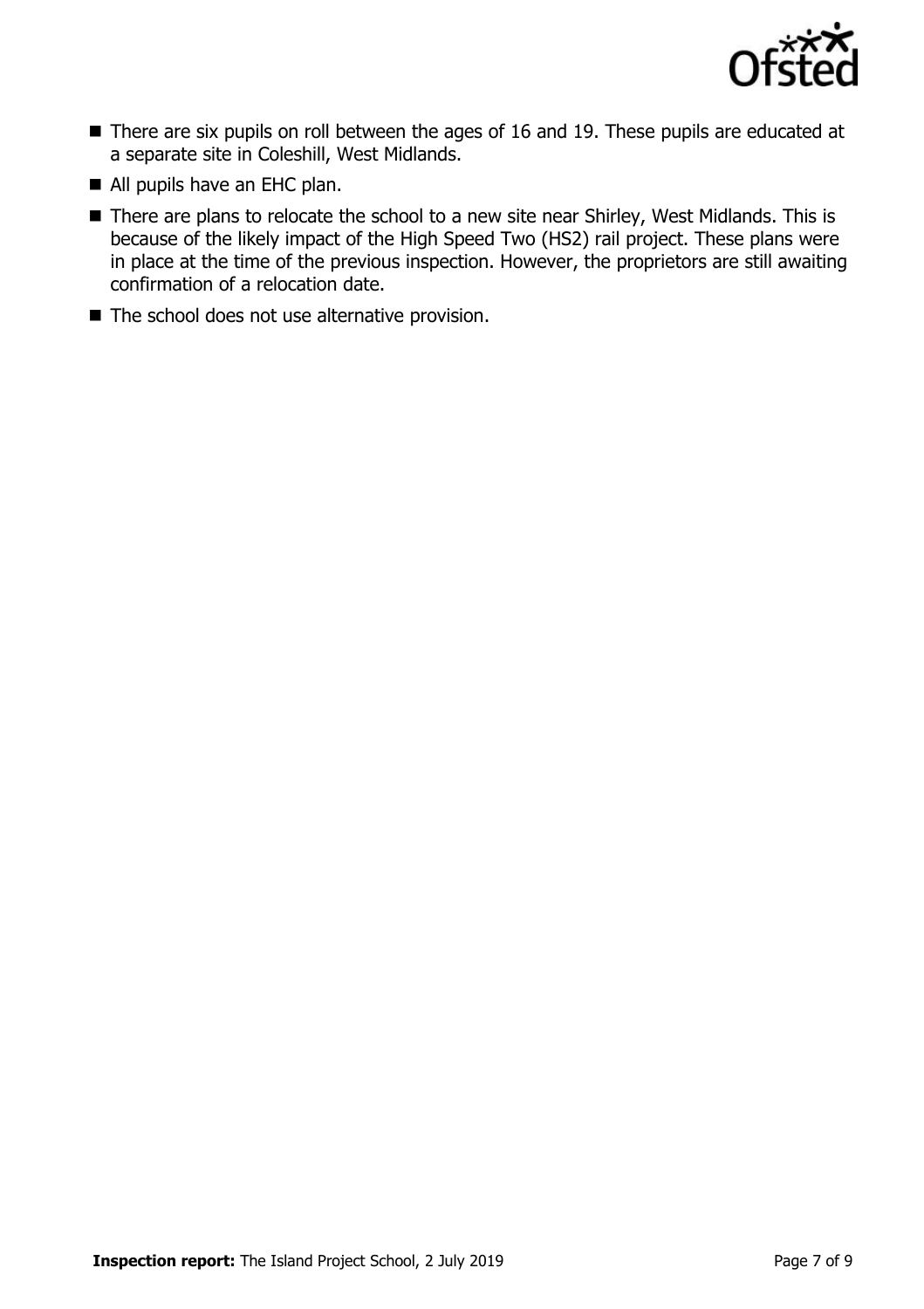

## **Information about this inspection**

- This unannounced inspection was carried out at the request of the registration authority for independent schools. The purpose of the inspection was to monitor the progress the school has made in meeting the independent school standards and other requirements that it was judged to not comply with at its previous inspection.
- This was the first progress monitoring inspection since the school was judged inadequate at the standard inspection in May 2018.
- The school submitted an action plan outlining its proposals to address the unmet standards. This action plan was evaluated in November 2018. The proposed action plan was judged acceptable with modifications.
- The inspector walked around the two school sites with the headteacher to evaluate the suitability of the premises and accommodation.
- The inspector scrutinised a range of documents, including the school's arrangements for keeping pupils safe, risk assessments, attendance registers and other school policies.
- The inspector met with various members of the senior leadership team, including the proprietors.

#### **Inspection team**

Niall Gallagher, lead inspector **Her Majesty's Inspector**